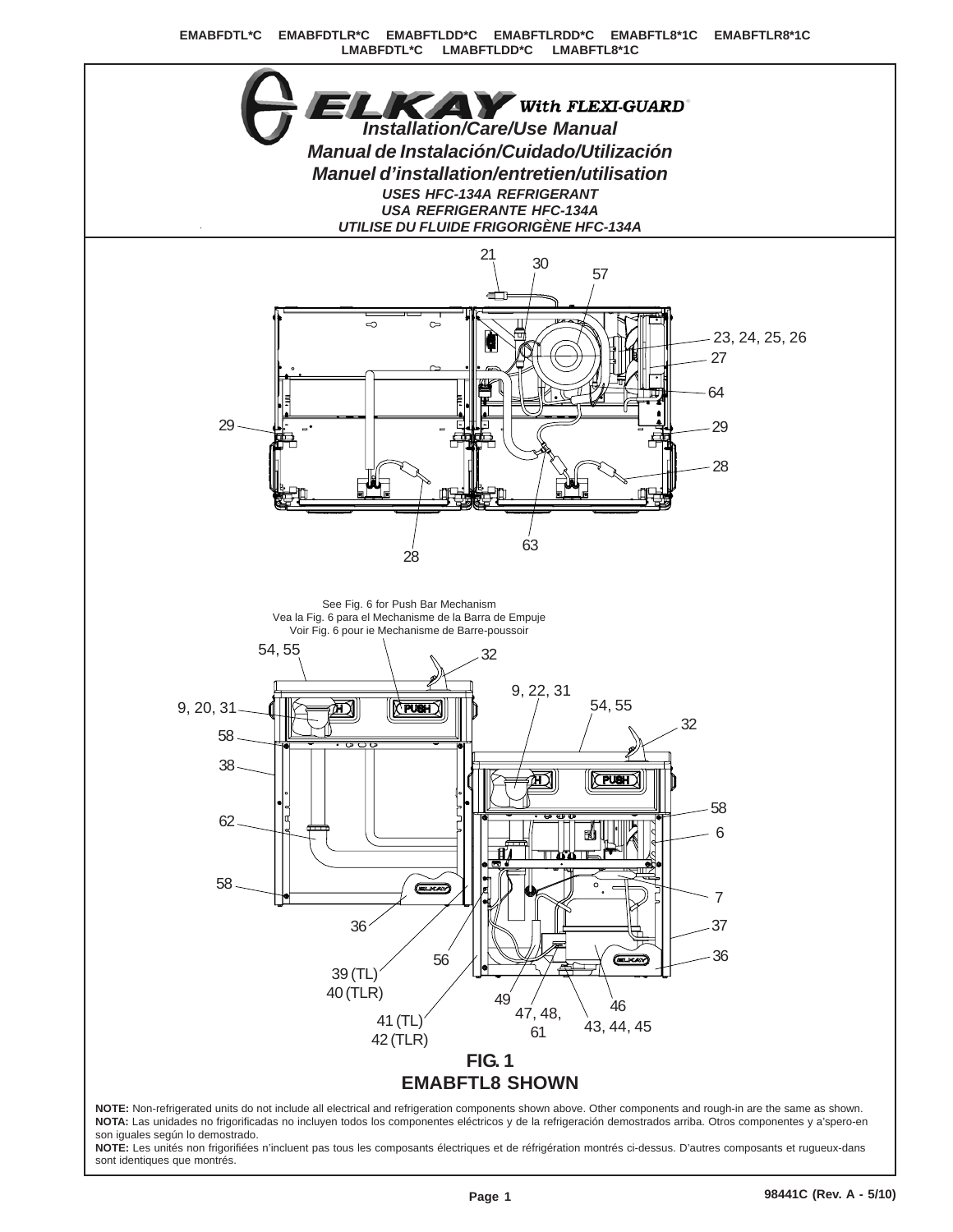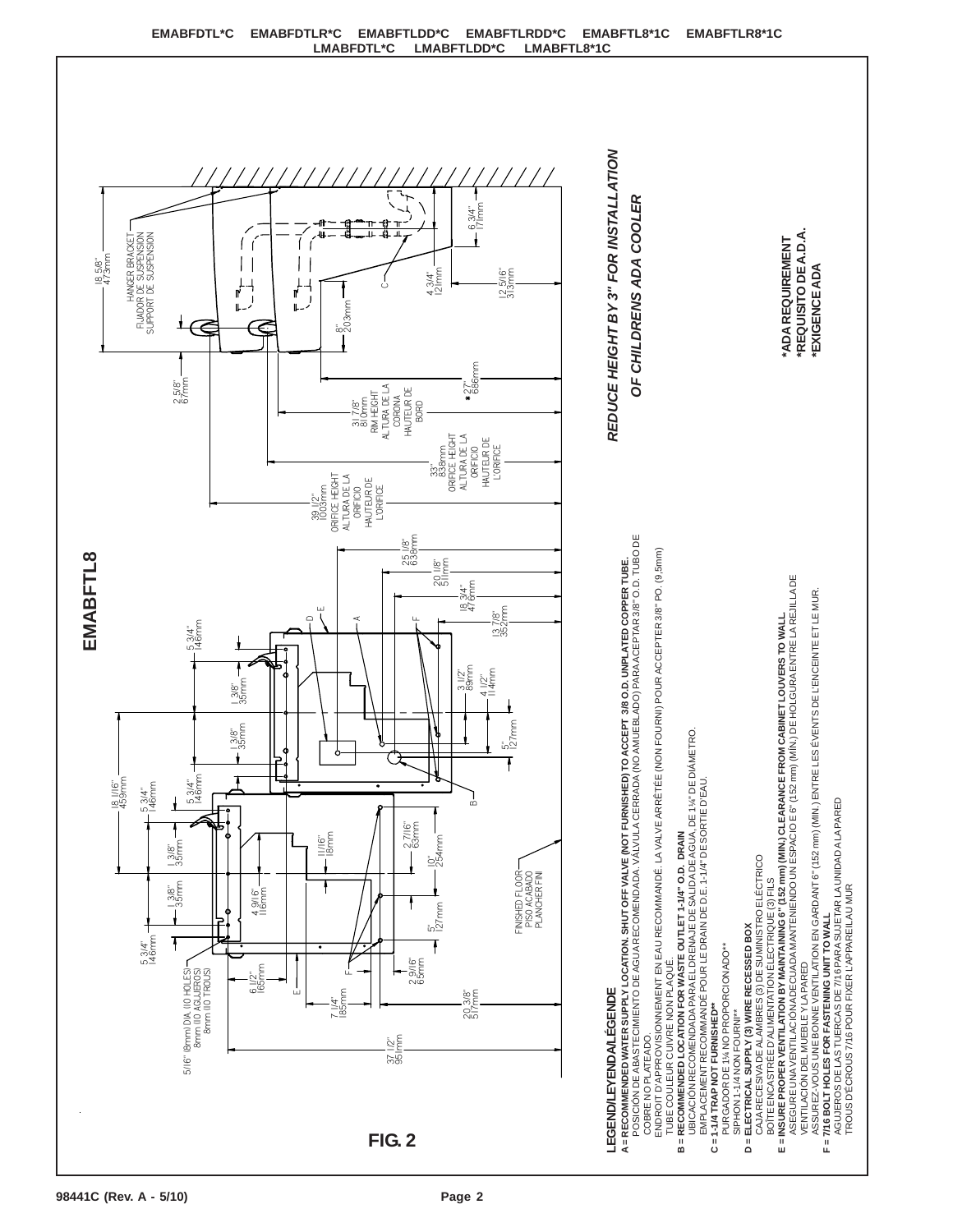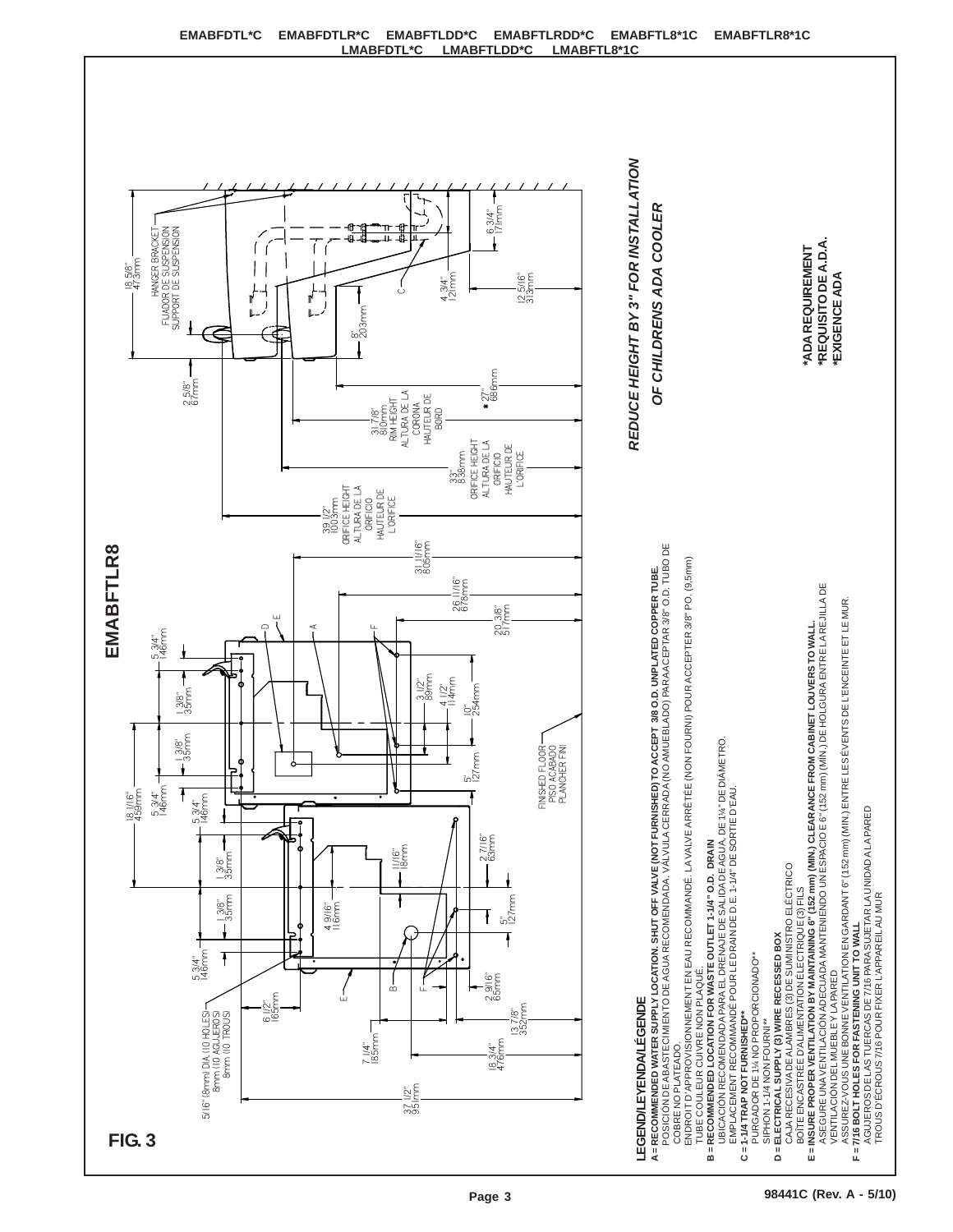### **IMPORTANT ALL SERVICE TO BE PERFORMED BY AN AUTHORIZED SERVICE PERSON**

### **HANGER BRACKETS & TRAP INSTALLATION**

- 1) Remove hanger bracket fastened to back of cooler by removing one (1) screw.
- 2) Mount the hanger bracket and trap as shown in Figure 2.
- **NOTE:** Hanger Bracket MUST be supported securely. Add fixture support carrier if wall will not provide adequate support.

### **IMPORTANT:**

- 4 3/4 in. (121mm) dimension from wall to centerline of trap must be maintained for proper fit.
- Anchor hanger securely to wall using all five (5) 5/16" dia. mounting holes.
- 3) Install straight valve for 3/8" O.D. tube.

# **INSTALLATION OF COOLER**

- 4) Hang the cooler on the hanger bracket. Be certain the hanger bracket is engaged properly in the slots on the cooler back as shown in Fig. 4.
- 5) Loosen the two (2) screws holding the lower front panel at the bottom of cooler base and two (2) screws at the top. Remove the front panel and set aside.
- 6) Connect water inlet line--See Note 4 of General Instructions.
- 7) Remove the slip nut and gasket from the trap and install them on the cooler waste line making sure that the end of the waste line fits into the trap. Assemble the slip nut and gasket to the trap and tighten securely.

# **START UP**

### **Also See General Instructions**

- 8) Stream height is factory set at 35 PSI. If supply pressure varies greatly from this, adjust screw, accessible by removing front push panel (Item 7, Fig. 6). CW adjustment will raise stream and CCW adjustment will lower stream. For best adjustment, stream should hit basin approximately 6-1/2" (165mm) from bubbler.
- 9) Replace the front panel and secure by retightening four (4) screws.
- 10) If a taste, odor or sediment problem is prevalent, try installing our water filter module.

# **IMPORTANTE TODO EL SERVICIO DEBERÁ SER EFECTUADO POR UNA TOUT ENTRETIEN DOIT ÊTRE EFFECTUÉ PAR UN PERSONA DE SERVICIO AUTORIZADA**

## **INSTALACIÓN DE FIJADOR DE SUSPENSIÓN Y DEL PURGADOR**

#### 1) Quite el fijador de suspensión sujetados a la parte posterior del enfriador quitando un (1) tornillo.

- 2) Monte el fijador de suspensión y quite el purgador como se
- **NOTA:** El fijador de suspensión DEBE de ser sostenido con seguridad. Coloque portadores de soporte de instalaciones fijas si la pared no proveerá un soporte adecuado.

- **•** Se debe mantener una dimensión de 4 3/4 pulgadas (121mm) desde la pared hasta la línea central del purgador para que calce de forma adecuada.
- **•** Ancle el suspensor de forma segura a la pared usando todos los cinco (5) agujeros de montaje de 5/16" de diámetro.
- 3) Instale la válvula directa para el tubo de  $3/8$ " de diámetro  $3$ ) externo.

# **INSTALACIÓN DEL ENFRIADOR DE AGUA**

- 4) Suspenda el enfriador en el fijador de suspensión. Asegúrese que el fijador de suspensión calce correctamente en las ranuras de la parte posterior del enfriador como se indica en la figura 4.
- 5) Afloje los dos (2) tornillos que sostienen la parte inferior del 5) Dégagez les deux (2) vis retenant le panneau inférieur panel en la parte inferior de la base del enfriador y los dos (2) tornillos en la parte superior. Quite el panel frontal y póngalo a un lado.
- 6) Conectar el tubo de entrada de agua. Ver la Nota 4 en las Instrucciones Generales.
- Quite la tuerca de retención y el obturador del purgador y instálelos en el tubo de desagüe asegurándose que la parte final del tubo de desagüe calce en el purgador. Ensamble la tuerca de la ranura y el obturador y apriete en forma segura.

# **PUESTA EN MARCHA**

# **Vea Manual de los Instrucciones Generales**

- 8) La altura del chorro se determina en la fábrica a 35 PSI. Si la presión del suministro varía demasiado de este valor, ajuste el tornillo, sacando el panel frontal de empuje (Artículo 7, Figura 6). El ajuste en el sentido de las manecillas del reloj elevará el chorro y contra el sentido de las manecillas del reloj lo bajará. Para un mejor juste, el chorro deberá pegar en el estanque a una distancia de aproximadamente 6½" (165mm) del borboteador.
- 9) Vuelva a colocar el panel frontal y asegúrelo apretando nuevamente los cuatro (4) tornillos.
- 10) Si se suscitara un problema de sabor, olor o sedimentación, trate de instalar nuestro módulo de filtro de agua.



# **REPRÉSENTANT AUTORISÉ**

### **INSTALLATION DU SIPHON ET DU SUPPORT DE SUSPENSION**

- 1) Retirez le support de suspension à l'arrière du
- refroidisseur en enlevant une (1) vis. 2) Installez le support et le siphon tel qu'indiqué à la
- fig. 2. **NOTE** : Le support de suspension DOIT être bien retenu en place. Ajoutez des ferrures de fixation si le mur n'offre

#### pas le soutien voulu. **IMPORTANT** :

- **•** Pour avoir une bonne position, on doit garder une dimension de 4 3/4 po. (121mm) du mur à l'axe central du siphon.
- **•** Ancrez solidement le support au mur à l'aide des five (5) trous de fixation d'un diam. 5/16 po.
- Installez la soupape droite dans le tuyau de D.E. 3/8".

# **INSTALLATION DU REFROIDISSEUR**

- 4) Installez le refroidisseur sur les supports en vous assurant que ceux-ci sont bien installés dans les fentes à l'arrière du refroidisseur tel qu'indiqué à la figure 4.
- avant au bas de la base du refroidisseur ainsi que deux (2) vis sur le dessus. Retirez le panneau avant et mettezle de côté.
- 6) Connectez l'alimentation en eau. Voir note 4 des instructions générales.
- Retirez l'écrou coulissant et le joint du siphon et installezles sur la conduite résiduaire du refroidisseur en vous assurant que le bout de la conduite entre bien dans le siphon. Installez l'écrou coulissant et le joint au siphon et resserrez bien.

## **MISE EN MARCHE**

# **Voir Manuel de les Directives Generales**

- Le niveau d'écoulement est réglé en usine à 35 PSI. Si la pression varie beaucoup de ce point, ajustez la vis que l'on peut atteindre en retirant le panneau avant (article 7, fig.6). Si vous ajustez dans le sens des aiguilles d'une montre, le jet augmentera et dans le sens contraire, le jet diminuera. Le meilleur ajustement est lorsque le jet frappe le bassin à environ 6-1/2" (165mm) du barboteur.
- 9) Replacez le panneau avant et fixez le en place en resserrant les quatre (4) vis.
- 10) S'il existe un problème de goût, d'odeur ou de sédiment, essayez d'installer notre module filtre d'eau.



muestra en la Fig. 2.

### **IMPORTANTE:**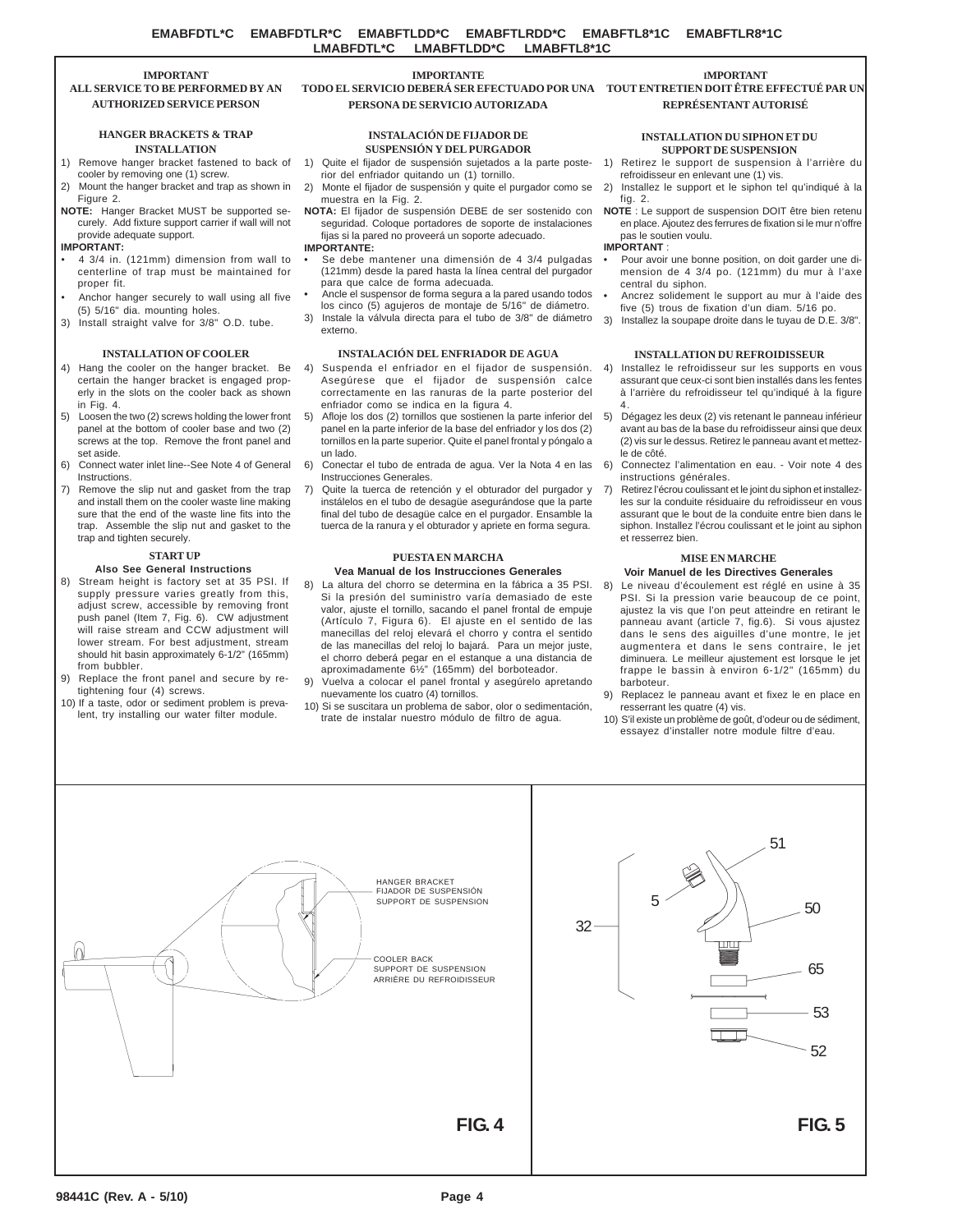

# **Water Valve Mechanism - ADJUSTMENT PROCEDURE:**

- Turn adjustment screw (Item 19) "Counter-Clockwise" until water flow from bubbler starts.
- Turn adjustment screw "Clockwise" until water flow stops, THEN turn an additional 1/2 turn.
- **NOTE:** Adjustments stated above are viewed from underneath unit (bottom side of dispenser panel Item 1)
- **NOTE:** If continuous flow occurs at the end of the compressor cycle, turn cold control (Item 56) counterclockwise 1/4 turn.

# **Mecanismo de la Válvula de Agua-PROCEDIMIENTO DE AJUSTE:**

- Gire el tornillo de ajuste (artículo 19) "en sentido contrario de las manecillas del reloj" hasta que comience el flujo de agua del borboteador.
- Gire el tornillo de ajuste "en el sentido de las manecillas del reloj" hasta que el flujo de agua se detenga, DESPUÉS gire una media vuelta adicional.
- **NOTA:** Los ajustes especificados anteriormente son correctos viendo desde la parte de abajo de la unidad (parte inferior del panel del distribuidor Artículo 1).
- **NOTA:** Si hay un flujo continuo al final del ciclo del compresor, girar el tornillo del control (Artículo 56) en contra del sentido de las agujas del reloj 1/4 de vuelta.

# **Mécanisme de soupape d'eau - PROCÉDURE DE RÉGLAGE** :

- Tournez la vis de réglage (article 19) dans le sens contraire aux aiguilles d'une montre jusqu'à ce que le débit d'eau du barboteur commence.
- Tournez la vis de réglage dans le sens des aiguilles d'une montre jusqu'à ce que le débit d'eau du barboteur s'arrête, PUIS tournez encore de 1/2 tour.
- **NOTE:** Les ajustements sont décrits tels qu'on les voit d'en dessous de l'appareil (côté inférieur du panneau distributeur article 1)
- **NOTE:** S'il y a débit continu à la fin du cycle du compresseur, tournez la commande d'eau froide (article 56) vers le côté gauche de 1/4 de tour.

# **LEGEND/LEYENDA/LÉGENDE**

- **A) Note: Water flow direction** Nota: Dirección del flujo de agua Note: Direction de l'eau
- **B) Adjust this screw to eliminate mechanism "Free Play" or continuous flow from bubbler conditions. (See ADJUSTMENT PROCEDURE)** Adjuste este tornillo para eliminar el mecanismo de "juego libre" o el flujo continuo del borboteador (vea PROCEDIMIENTO DE AJUSTE) Ajustez cette vis pour éliminer tout "jeu" du mécanisme ou tout débit continu du barboteur (voir PROCÉDURE DE RÉGLAGE)
- **C) Stream height adjustment (see note #8)** Ajuste de la altura del chorro (vea la nota #8) Ajustement de la hauteur du jet (voir la note #8)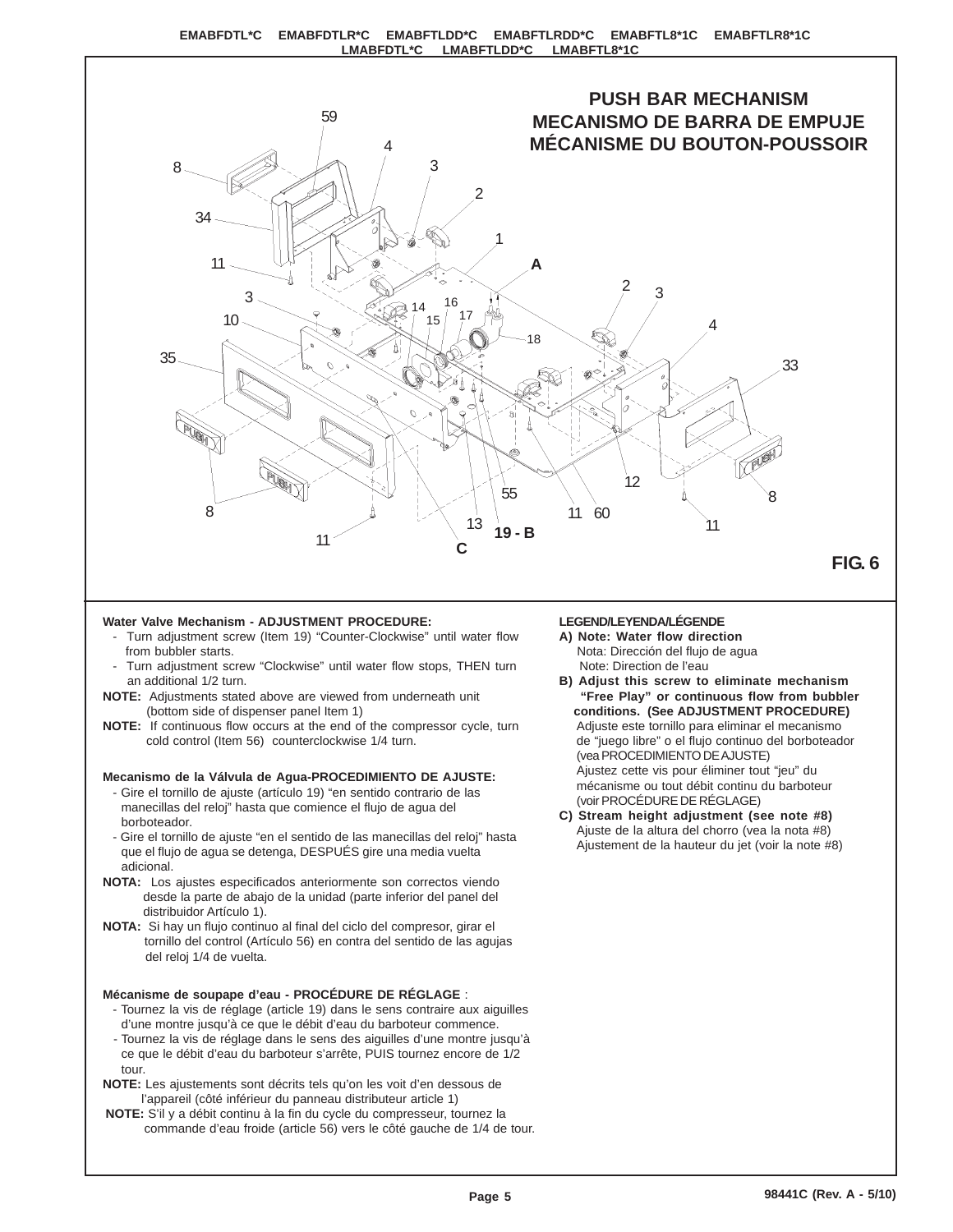# **EMABFDTL\*C EMABFDTLR\*C EMABFTLDD\*C EMABFTLRDD\*C EMABFTL8\*1C EMABFTLR8\*1C LMABFDTL\*C LMABFTLDD\*C LMABFTL8\*1C**



**gauche**

Stainless Steel

28128C

28706C

28539C

28559C

28528C

22955C

28124C

Acier Inoxydable

Acero Inoxidable